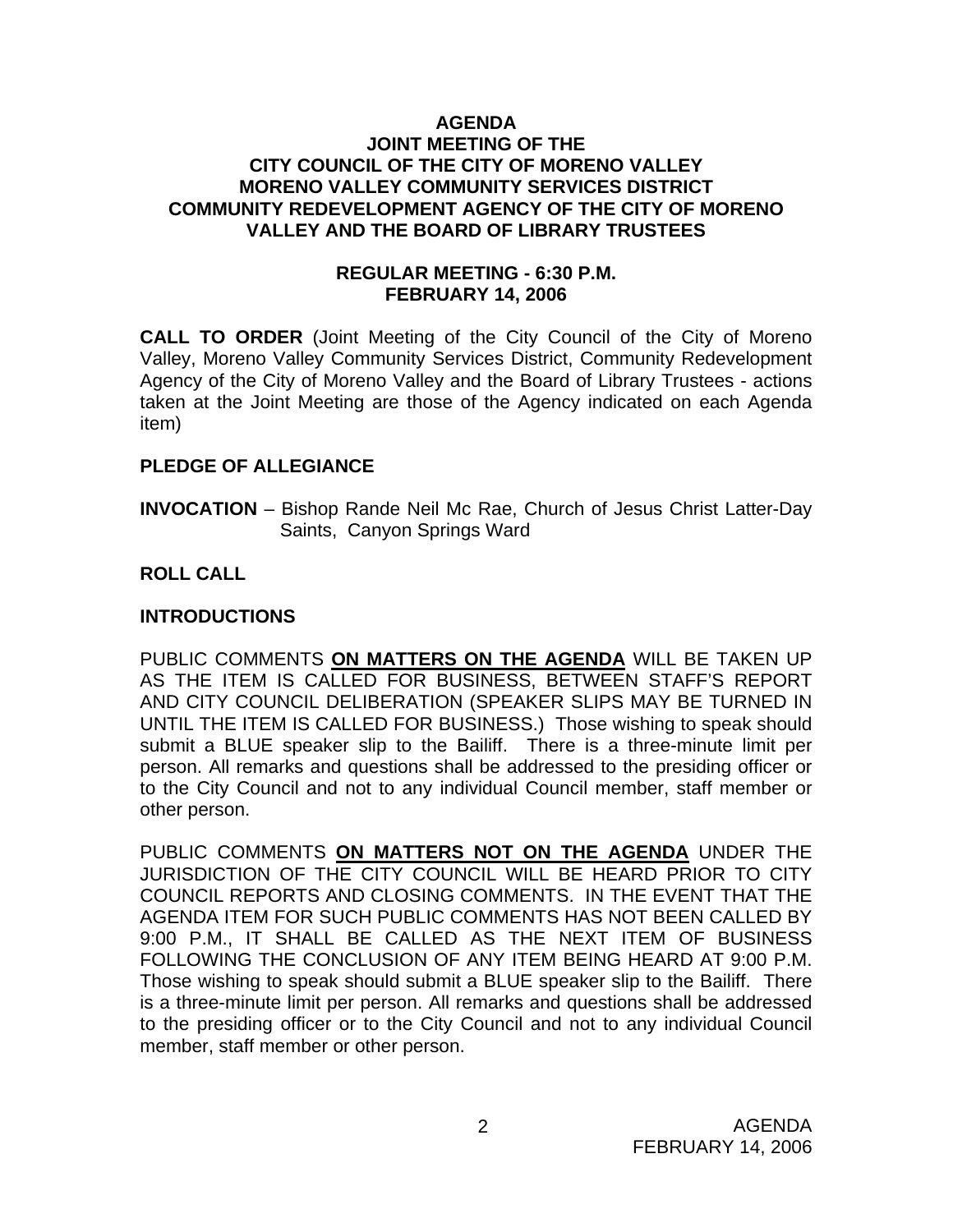## **JOINT CONSENT CALENDARS (SECTIONS A-D) OF THE CITY COUNCIL OF THE CITY OF MORENO VALLEY, MORENO VALLEY COMMUNITY SERVICES DISTRICT, COMMUNITY REDEVELOPMENT AGENCY OF THE CITY OF MORENO VALLEY, AND THE BOARD OF LIBRARY TRUSTEES**

All items listed under the Consent Calendars, Sections A, B, C, and D are considered to be routine and non-controversial, and may be enacted by one motion unless a member of the Council, Community Services District, Redevelopment Agency or the Board of Library Trustees requests that an item be removed for separate action. The motion to adopt the Consent Calendars is deemed to be a separate motion by each Agency and shall be so recorded by the City Clerk. Items withdrawn for report/discussion will be heard after public hearing items.

# **A. CONSENT CALENDAR** - **CITY COUNCIL**

- A1. ORDINANCES FIRST READING BY TITLE ONLY Recommendation: Waive reading of all Ordinance Introductions and read by title only.
- A2. MINUTES REGULAR MEETING OF JANUARY 24, 2006 (Report of: City Clerk's Department) Recommendation: Approve as submitted.
- A3. ORDINANCE NO. 709, JUVENILE DAYTIME CURFEW ORDINANCE (RECEIVED FIRST READING AND INTRODUCTION ON JANUARY 10, 2006, AMENDED FIRST READING ON A 5-0 VOTE) (Report of: City Attorney's Office) Recommendation: Adopt Ordinance No. 709.

### Ordinance No. 709

 An Ordinance of the City Council of the City of Moreno Valley, California, Establishing a Juvenile Daytime Curfew and Prohibiting Juvenile Loitering between the Hours of 7:00 A.M. and 3:30 P.M.

A4. REQUEST AUTHORIZATION TO AWARD THE CONSTRUCTION CONTRACT FOR THE HEACOCK CHANNEL EMERGENCY REPAIRS - PROJECT NO. 05-91191151 (Report of: Public Works Department) Recommendation: Adopt the plans and specifications that are on file in the office of the City Engineer; award the construction contract for the Heacock Channel Emergency Repairs to ASR Constructors, Inc., 5230 Wilson Street, Riverside, CA 92509, the lowest responsible bidder; authorize the Mayor to execute a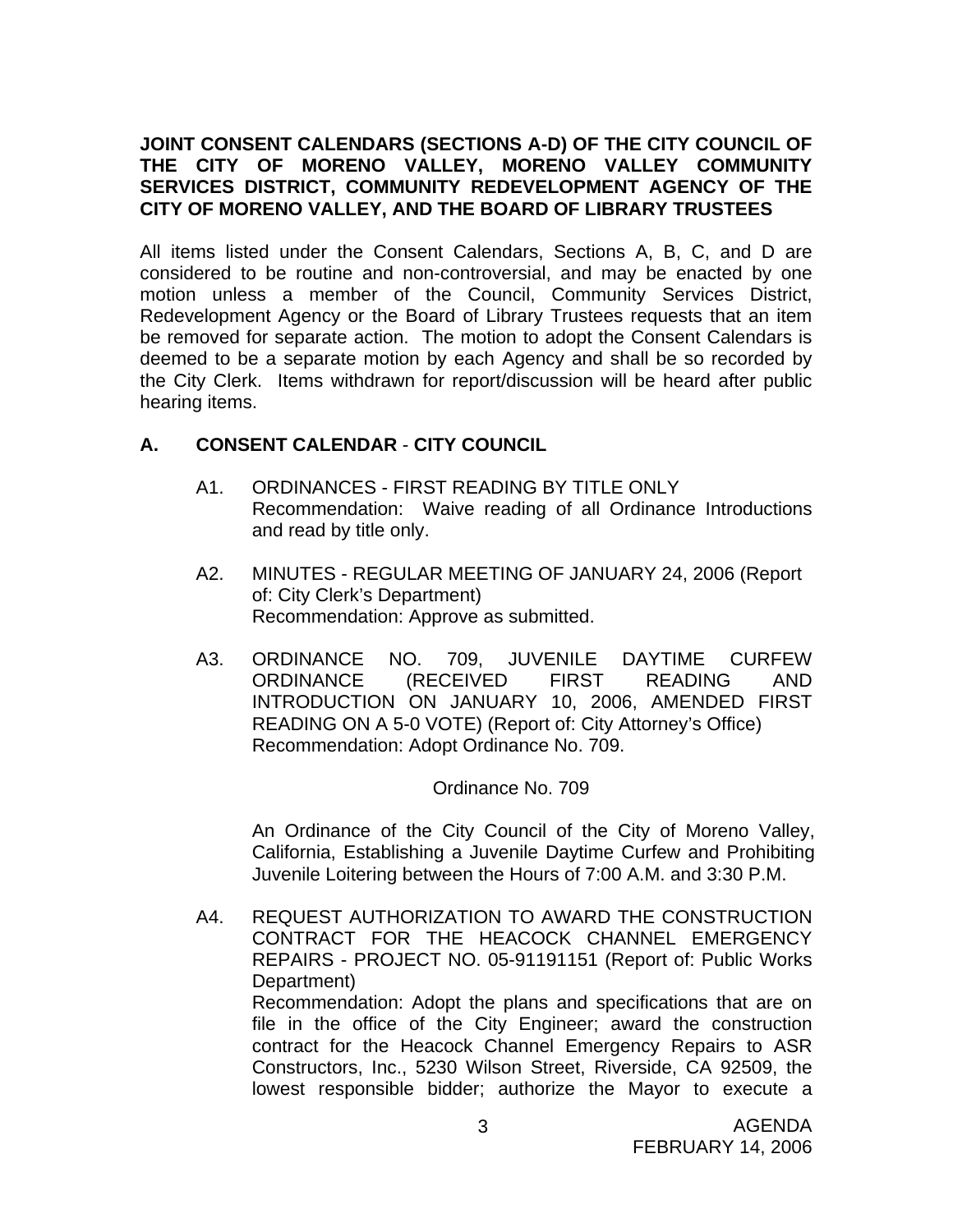contract agreement with ASR Constructors, Inc.; and authorize the issuance of a purchase order for ASR Constructors, Inc. in the amount of \$146,190 (the amount of base bid [\$132,900.00] plus 10% contingency) when both parties have signed the contract (Account No. 911.91151).

- A5. REQUEST AUTHORIZATION TO AWARD THE CONSTRUCTION CONTRACT FOR THE INDIAN STREET AND CACTUS AVENUE INTERSECTION AND STORM DRAIN IMPROVEMENTS, PROJECT NO. 03-12567123 (Report of: Public Works Department) Recommendation: Award the construction contract for the Indian Street and Cactus Avenue Intersection and Storm Drain Improvements to SCW Contracting, 2525 North Old Highway 395, Fallbrook, CA 92028, the lowest responsible bidder; authorize the Mayor to execute a contract agreement with SCW Contracting; authorize a transfer totaling \$384,000 from the Annual Pavement Rehabilitation Program, Measure "A" (Account No. 125.56330) to the Indian Street and Cactus Avenue Street Improvements Account No. 125.67123 to provide funding for the construction and construction-related survey, inspection, and administration for the project; and authorize the issuance of a purchase order for SCW Contracting in the amount of \$781,843.29 (the bid amount [\$710,766.63] plus 10% contingency) for the Indian Street and Cactus Avenue and Storm Drain Improvements when both parties have signed the contract (Account No. 125.67123).
- A6. TRACT 31212 REQUEST TO CONDUCT A FULL ROAD CLOSURE FOR THE INSTALLATION OF A TRAFFIC SIGNAL AND CONSTRUCTION OF ROADWAY IMPROVEMENTS AT THE INTERSECTION OF COTTONWOOD AVENUE AND MORRISON STREET FROM FEBRUARY 27, 2006 TO MARCH 17, 2006, SUBDIVIDER – WESTERN PACIFIC HOUSING, INC. (Report of: Public Works Department) Recommendation: Authorize the following full road closure in conjunction with the installation of a traffic signal and construction of roadway improvements for Tract 31212. The traffic signal will be built at the intersection of Cottonwood Avenue and Morrison Street. The road closure will be from February 27, 2006 to March 17, 2006.
- A7. APPROVE PA05-0042 INDUSTRIAL BUILDING ACCEPT AGREEMENT AND CASH DEPOSIT FOR PUBLIC IMPROVEMENTS, 22150 GOLDENCREST DRIVE – EAST SIDE OF DAY STREET AT GOLDENCREST DRIVE AND COMMERCE CENTER DRIVE, DEVELOPER – CACTUS COMMERCE, LLC (Report of: Public Works Department) Recommendation: Accept the Agreement for Public Improvements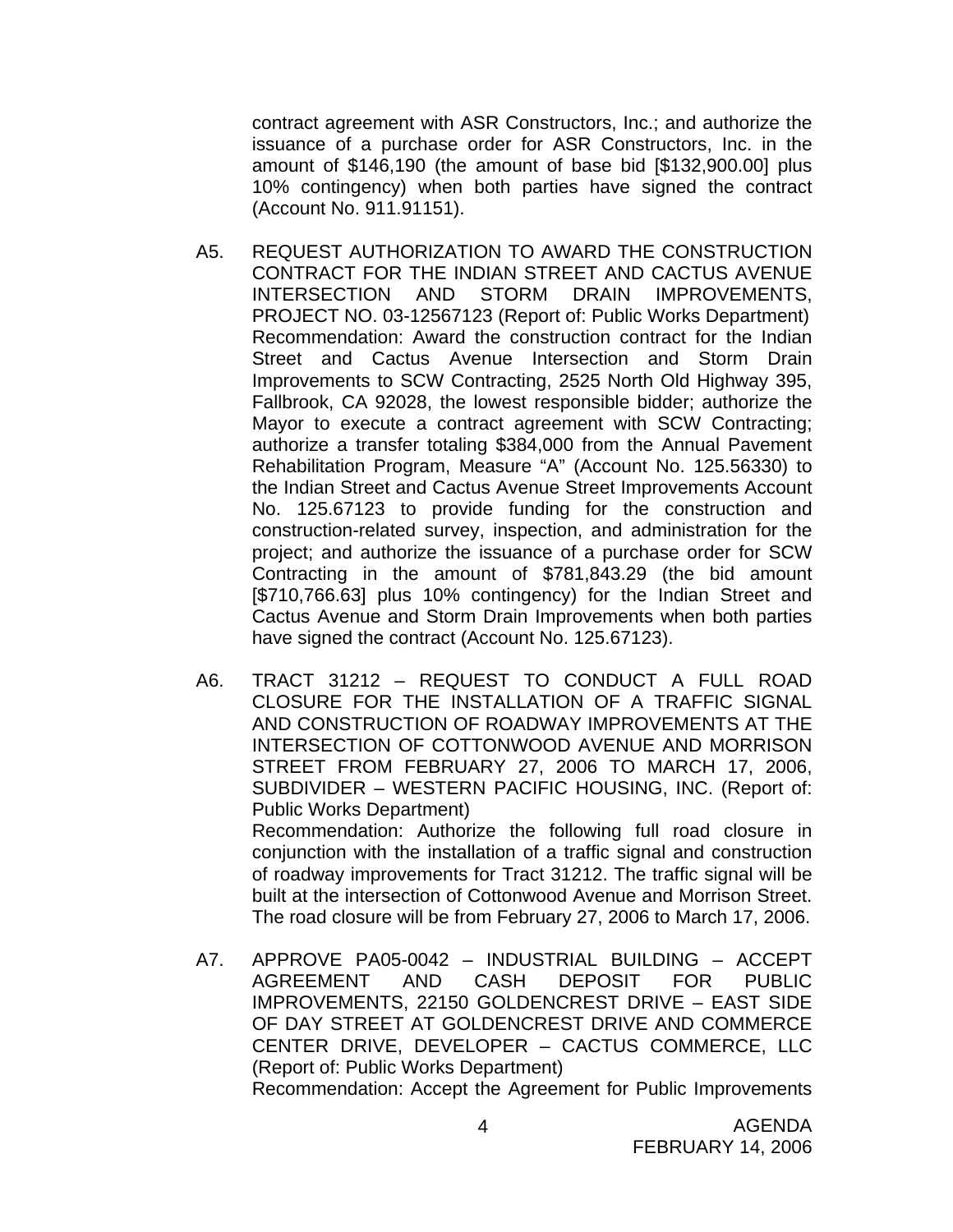and Cash Deposit for PA05-0042; authorize the Mayor to execute the agreement; direct the City Clerk to forward the signed agreement to the County Recorder's office for recordation; and authorize the City Engineer to execute any amendments to the agreement if the required street improvements are not completed within said timeframe.

A8. APPROVAL OF RESOLUTION NO. 2006-16, SUMMARY VACATION OF A PORTION OF FRANKHALE ROAD DESIGNATED AS LOT 'F' OF PARCEL MAP 24351, FRANKHALE ROAD EAST OF HILLMER COURT, SUBDIVIDER – ABELARDO GONZALEZ (Report of: Public Works Department) Recommendation: Approve and adopt Resolution No. 2006-16, summarily vacating a portion of Frankhale Road designated as Lot 'F' of Parcel Map 24351 located at the easterly terminus of Frankhale Road east of Hillmer Court; and direct the City Clerk to certify said resolution and transmit a copy of the resolution to the County Recorder's office for recording.

Resolution No. 2006-16

A Resolution of the City Council of the City of Moreno Valley, California, Ordering the Summary Vacation of a Portion of Frankhale Road Designated as Lot 'F' of Parcel Map 24351

A9. REQUEST ADOPTION OF PLANS AND SPECIFICATIONS AND AUTHORIZATION TO ADVERTISE FOR CONSTRUCTION BIDS FOR THE FISCAL YEAR 2005-2006 ANNUAL SLURRY SEAL PROGRAM, PROJECT NO. 05-12584830 (Report of: Public Works Department)

 Recommendation: Adopt the plans and specifications for the Fiscal Year 2005-2006 Annual Slurry Seal Program on file in the office of the City Engineer; and authorize the City Clerk to advertise the project for construction bids.

- A10. ADDITIONAL FUNDING FOR INDIAN MIDDLE SCHOOL BALL FIELD LIGHTING PROJECT (Report of: Parks and Recreation Department) Recommendation: Accept staff's recommendation to provide an additional \$299,583 funding from Parkland Facilities Development Impact Fees for the Indian Middle School Ball Field Lighting Project.
- AGENDA 5 A11. AUTHORIZATION TO AWARD AN AGREEMENT FOR PROFESSIONAL CONSULTANT SERVICES FOR DESIGN OF PAVEMENT REHABILITATION FOR HEACOCK STREET AND FREDERICK STREET / PIGEON PASS ROAD, PROJECT NO. 06-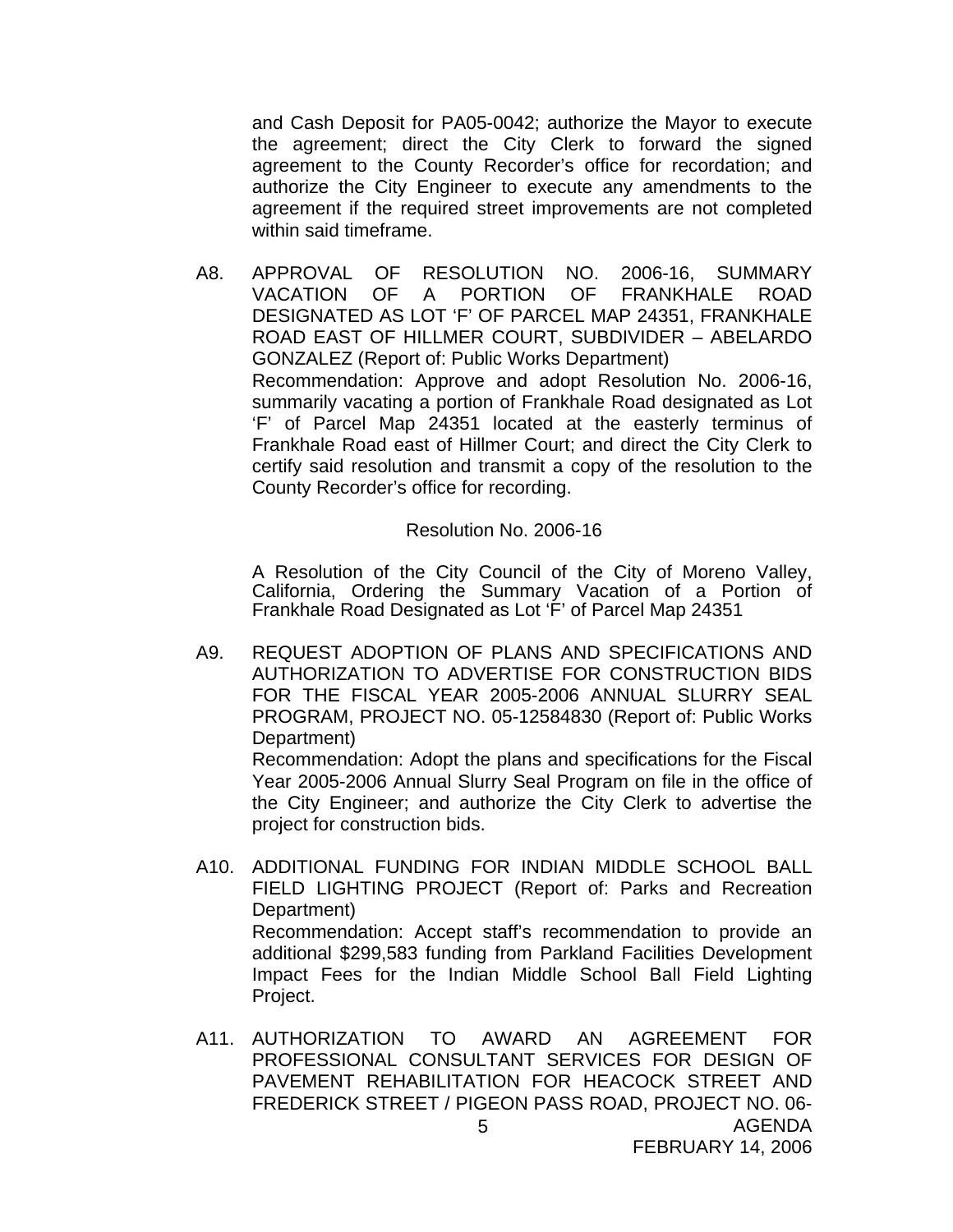12567425 (Report of: Public Works Department)

 Recommendation: Award an Agreement for Professional Consultant Services to AEI-CASC Engineering, 937 S. Via Lata, Suite 500, Colton, California, for Design of Pavement Rehabilitation for Heacock Street from Gentian Avenue to Poppystone Drive and Frederick Street/Pigeon Pass Road from Sunnymead Boulevard to Hemlock Avenue, Project No. 06-12567425; authorize the Mayor to execute an Agreement for Professional Consultant Services with AEI-CASC; and authorize the issuance of one (1) purchase order totaling \$162,427 (proposal amount plus 10% contingency) from Account No. 125.67425 to be issued upon final execution of the subject Agreement by all parties.

- A12. AUTHORIZATION TO AWARD AGREEMENT FOR PROFESSIONAL CONSULTANT DESIGN SERVICES FOR DAY STREET ROADWAY IMPROVEMENTS FROM ALESSANDRO BOULEVARD TO COTTONWOOD AVENUE, PROJECT NO. 02- 89266920 (Report of: Public Works Department) Recommendation: Approve the Agreement for Professional Consultant Design Services with AEI CASC Engineering, 937 South Via Lata, Suite 500, Colton, California 92324 to provide engineering services for street improvements; authorize the Mayor to execute said Agreement for Professional Consultant Design Services with AEI CASC Engineering; and authorize the issuance of a Purchase Order to AEI CASE Engineering, in the amount of \$186,132 for Account No. 892.66920, when the agreement has been signed by all parties.
- A13. APPROVE AND ADOPT RESOLUTION NO. 2006-19, CONCERNING THE PRIORITIZATION OF CIRCULATION DEVELOPMENT IMPACT FEES AND TRANSPORTATION UNIFORM MITIGATION FEES (Report of: Public Works Department)

 Recommendation: Approve and adopt Resolution No. 2006-19 authorizing the prioritization of Circulation Development Impact Fees and Transportation Uniform Mitigation Fees.

#### Resolution No. 2006-19

 A Resolution of the City Council of the City of Moreno Valley, California, Concerning Prioritization of Circulation Development Impact Fees (DIF) and Transportation Uniform Mitigation Fees (TUMF)

A14. REQUEST REJECTION OF ALL BIDS FOR FIRE STATION NO. 58 PROJECT, PROJECT NO. 05-43472523 (Report of: Public Works Department)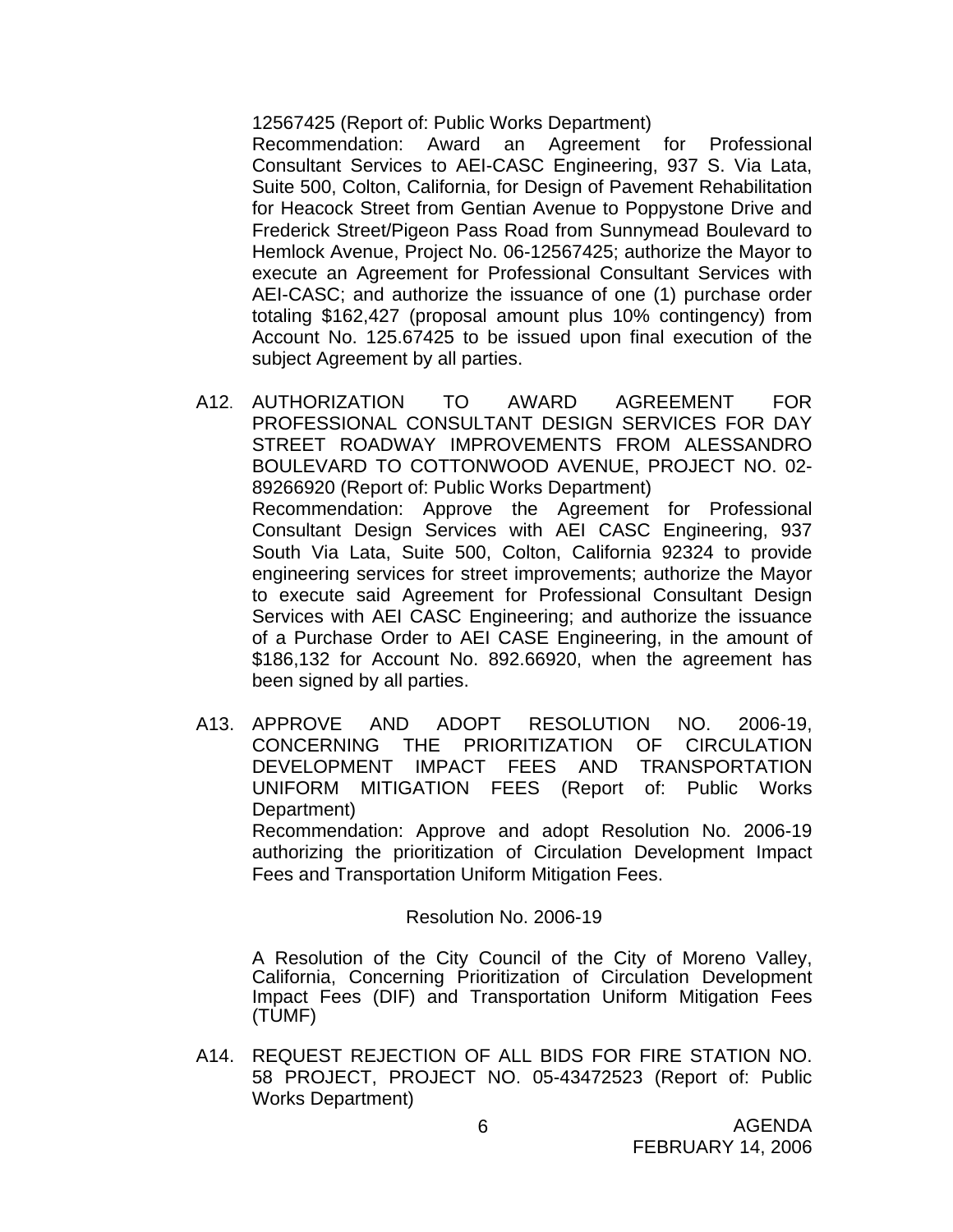Recommendation: Reject all bids opened on January 5, 2006 for the construction of the Fire Station No. 58 project; and instruct staff to return with revised specifications and plans for approval and authorize the City Clerk to re-advertise the Fire Station No. 58 Project for construction bids at the February 28, 2006 meeting.

A15. AWARD BID FOR COLLEGE PARK FIRE ENGINE (Report of: Fire Department) Recommendation: Approve the transfer of \$348,278 from the Capital Improvement Reserve Fund to the Fire Services Operations Fund for the purchase of a fire engine (\$348,278); approve an appropriation in the amount of \$348,278 in the Fire Services Operations Fund account number 133.65110.6642.645- Replacement Vehicles for the purchase of a fire engine (\$348,278); award the bid for purchase of a Multi-function Type 1 Fire Engine to Smeal Fire Apparatus Company, Snyder, Nebraska as being in the best interest of the City; and authorize the Finance Director to issue a purchase order to Smeal Fire Apparatus Company in the amount of \$322,629.

#### **B. CONSENT CALENDAR** - **COMMUNITY SERVICES DISTRICT**

- B1. ORDINANCES FIRST READING BY TITLE ONLY Recommendation: Waive reading of all Ordinance Introductions and read by title only.
- B2. MINUTES REGULAR MEETING OF JANUARY 24, 2006 (Report of: City Clerk's Department) Recommendation: Approve as submitted.
- B3. MINUTES SPECIAL MEETING OF JANUARY 17, 2006 (Report of: City Clerk's Department) Recommendation: Approve as submitted.
- B4. ADDITIONAL FUNDING FOR INDIAN MIDDLE SCHOOL BALL FIELD LIGHTING PROJECT (Report of: Parks and Recreation Department) Recommendation: Accept staff's recommendation to provide an additional \$299,583 funding from Parkland Facilities Development Impact Fees for the Indian Middle School Ball Field Lighting Project.
- B5. PORTABLE COMFORT STATION WITH A SCREEN CANOPY (Report of: Parks and Recreation Department) Recommendation: Appropriate funds in the amount of \$60,000 to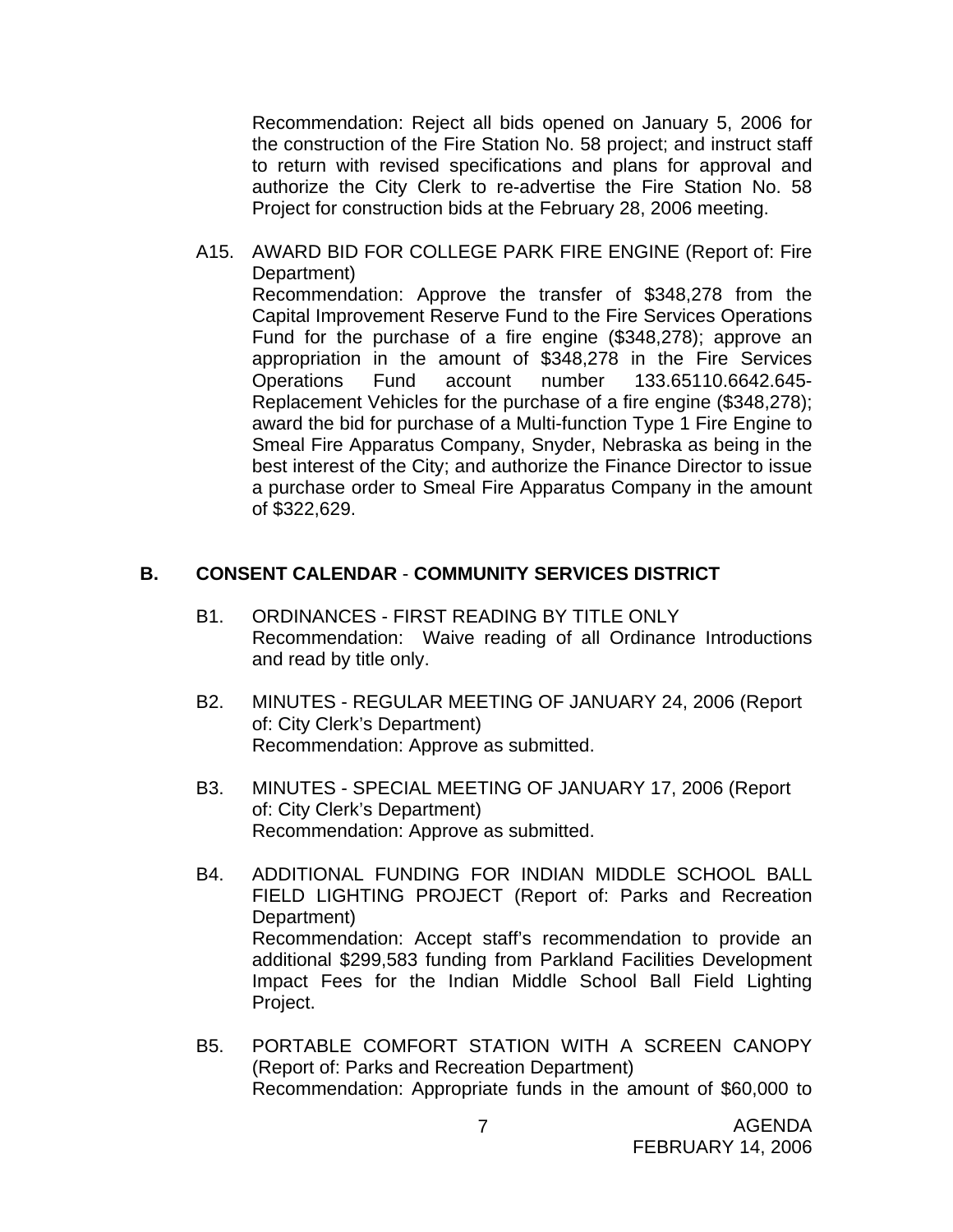purchase one ADA compliant portable comfort station and a screen canopy in the amount of \$10,000, for a total appropriation request of \$70,000 from funding source 00205 – Parkland Facility Fee.

- B6. RESOLUTIONS FOR THE INTENT TO ESTABLISH CSD ZONE S (SUNNYMEAD BOULEVARD MAINTENANCE) AND THE CSD ZONE S (SUNNYMEAD BOULEVARD MAINTENANCE) POLICY (Report of: Public Works Department) Approve and adopt:
	- 1) Resolution No. CSD 2006-05, for the purpose of expressing the intent of the CSD Board to hold a public hearing to establish CSD Zone S (Sunnymead Boulevard Maintenance); and

Resolution No. CSD 2006-05

 A Resolution of the Moreno Valley Community Services District of the City of Moreno Valley, California, Expressing the Intent of the Board to Hold a Hearing on the Proposal to Establish Zone S (Sunnymead Boulevard Maintenance) within the District for the Purpose of Furnishing Maintenance for Improvements Constructed by the City and the Redevelopment Agency Along Sunnymead Boulevard in Sections or in Total, from Frederick Street to Perris Boulevard

2) Resolution No. CSD 2006-06, for CSD Zone S (Sunnymead Boulevard Maintenance) Policy.

Resolution No. CSD 2006-06

A Resolution of the Moreno Valley Community Services District of the City of Moreno Valley, California, to Approve and Adopt the Zone S (Sunnymead Boulevard Maintenance) Policy to Provide Guidelines to Fund the Maintenance for Improvements Along Sunnymead Boulevard in Sections or in Total from Frederick Street to Perris Boulevard

### **C. CONSENT CALENDAR** - **COMMUNITY REDEVELOPMENT AGENCY**

- C1. ORDINANCES FIRST READING BY TITLE ONLY Recommendation: Waive reading of all Ordinance Introductions and read by title only.
- C2. MINUTES REGULAR MEETING OF JANUARY 24, 2006 (Report of: City Clerk's Department) Recommendation: Approve as submitted.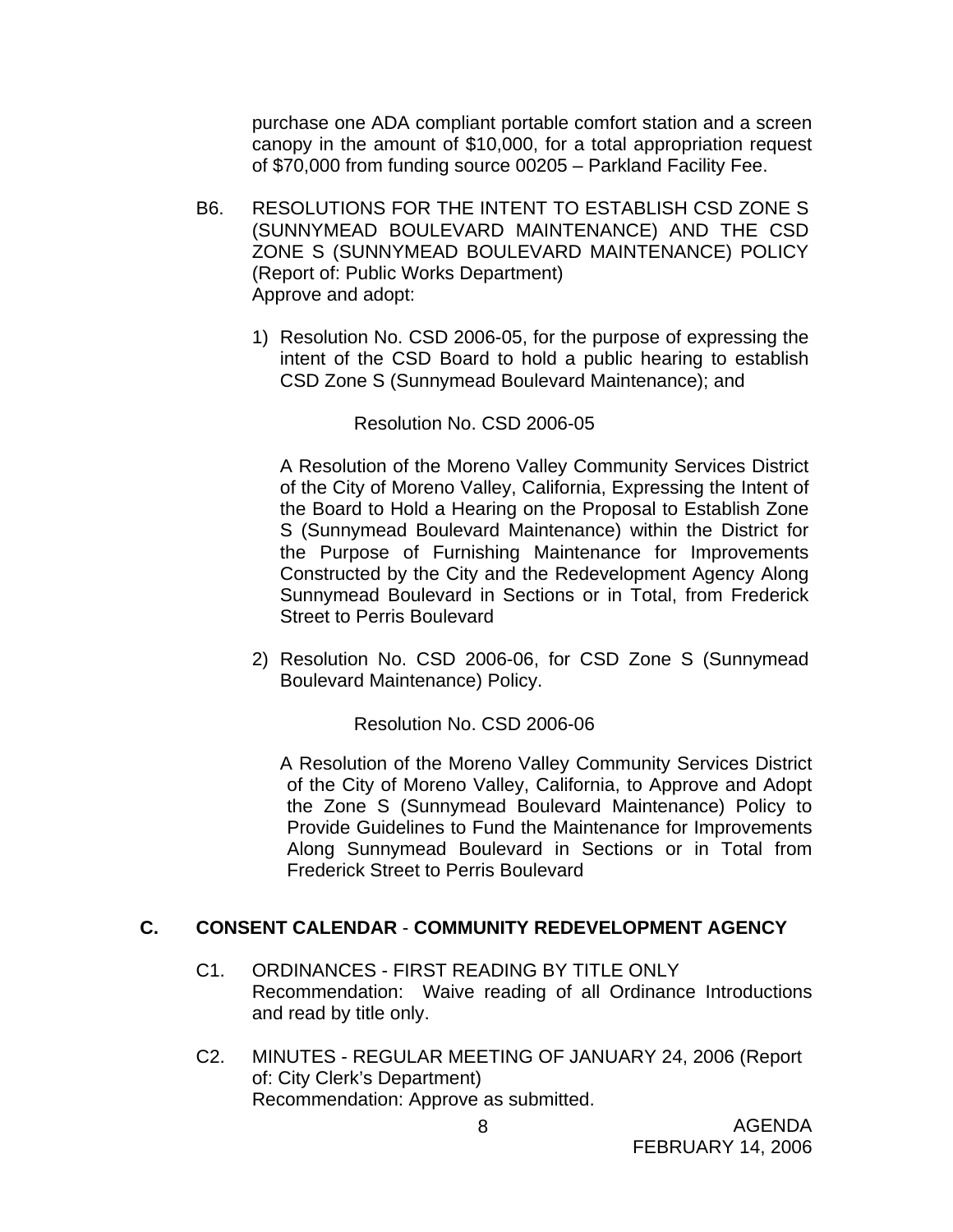## **D. CONSENT CALENDAR** - **BOARD OF LIBRARY TRUSTEES**

- D1. ORDINANCES FIRST READING BY TITLE ONLY Recommendation: Waive reading of all Ordinance Introductions and read by title only.
- D2. MINUTES REGULAR MEETING OF JANUARY 24, 2006 (Report of: City Clerk's Department) Recommendation: Approve as submitted.

# **E. PUBLIC HEARINGS**

Questions or comments from the public on a Public Hearing matter are limited to five minutes per individual and must pertain to the subject under consideration.

 Those wishing to speak should complete and submit a GOLDENROD speaker slip to the Bailiff.

- E1. A PUBLIC HEARING ON THE FOLLOWING LAND USE PROPOSALS: GENERAL PLAN AMENDMENT (PA05-0025) FROM (O) OFFICE TO (CC) COMMUNITY COMMERCIAL, AND A ZONE CHANGE (PA05-0026) FROM (OC) OFFICE COMMERCIAL TO (CC) COMMUNITY COMMERCIAL, AND A CONDITIONAL USE PERMIT APPLICATION (PA05-0027) FOR A 3,000 SQUARE FOOT FAST FOOD RESTAURANT WITH A DRIVE-THRU ON A 0.61 ACRE SITE LOCATED ON THE SOUTHWEST CORNER OF EUCALYPTUS AVENUE AND LANCASTER LANE (Report of: Community Development Department) Recommendation: That the City Council:
	- 1. Conduct a public hearing for review of General Plan Amendment (PA05-0025), a Zone Change (PA05-0026), and a Conditional Use Permit application (PA05-0027);
	- 2. Adopt a Negative Declaration for applications PA05-0025 (General Plan Amendment), PA05-0026 (Zone Change), and PA05-0027 (Conditional Use Permit). The projects, individually and cumulatively, will not result in a significant effect on the environment;
	- 3. Approve Resolution No. 2006-17 approving PA05-0025, thereby establishing General Plan Land Use Map designation as described in the Resolution and the revised General Plan Land Use Map designation as described in the Resolution, and the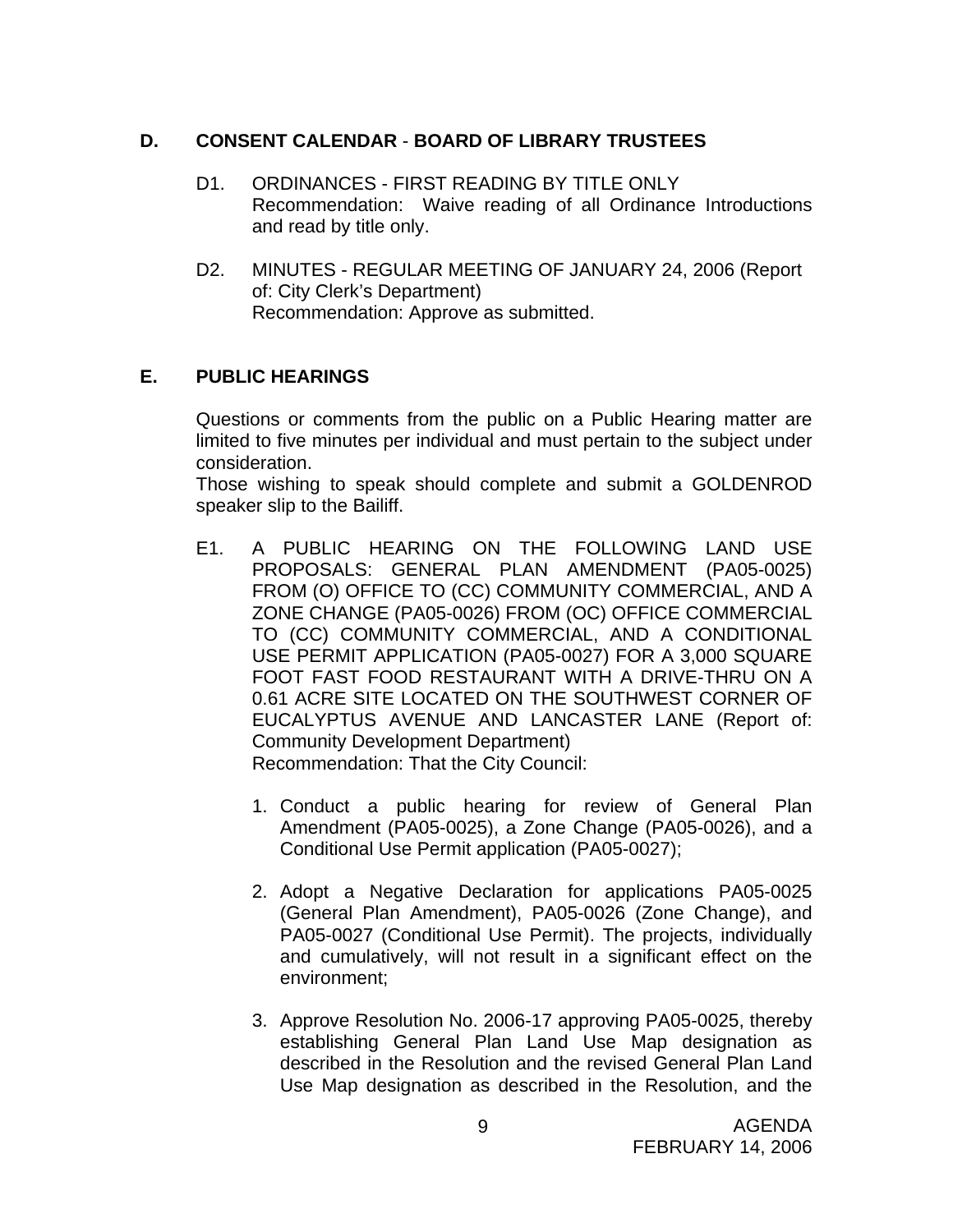revised General Plan Maps attached to the Resolution as Exhibits A;

## Resolution No. 2006-17

A Resolution of the City Council of the City of Moreno Valley, California, Approving a General Plan Amendment (PA05-0025) Changing the Designation for Assessor's Parcel Numbers 263- 111-039, and 236-111-040 from (O)Office to (CC) Community Commercial for Approximately 0.61-Net Acres of Land Located on the Southwest Corner of Eucalyptus Avenue and Lancaster Lane, Thereby Establishing General Plan Land Use Map Designation for Certain Properties as Described in the Resolution, and the Revised General Plan Map as Attached to the Resolution as Exhibit A

 4. Introduce Ordinance No. 712 approving Zone Change (PA05- 0026) from (OC) Office Commercial to (CC) Community Commercial, based on the findings in the Ordinance, and the revised Zoning Atlas page as attached to the Ordinance as Exhibit A; and

# Ordinance No. 712

An Ordinance of the City Council of the City of Moreno Valley, California, Approving PA05-0026 (Zone Change) to Change the Land Use from (OC) Office Commercial to (CC) Community Commercial for Approximately 0.61-Net Acres of Land Assessor's Parcel Numbers 263-311-039, and 263-111-040 Located at the Southwest Corner of Eucalyptus Avenue and Lancaster Lane

5. Approve Resolution No. 2006-18 approving Conditional Use Permit (PA05-0027), based on the findings in the Resolution, and the conditions of approval as attached to the resolution as Exhibit A.

# Resolution No. 2006-18

A Resolution of the City Council of the City of Moreno Valley, California, Approving Conditional Use Permit (PA05-0027), to build a 3,000 Square Foot Fast Food Restaurant with a Drive-Thru on a 0.61 Acre of Land Assessor's Parcel Numbers 263- 111-039, and 263-111-040 Located on the Southwest Corner of Eucalyptus Avenue and Lancaster Lane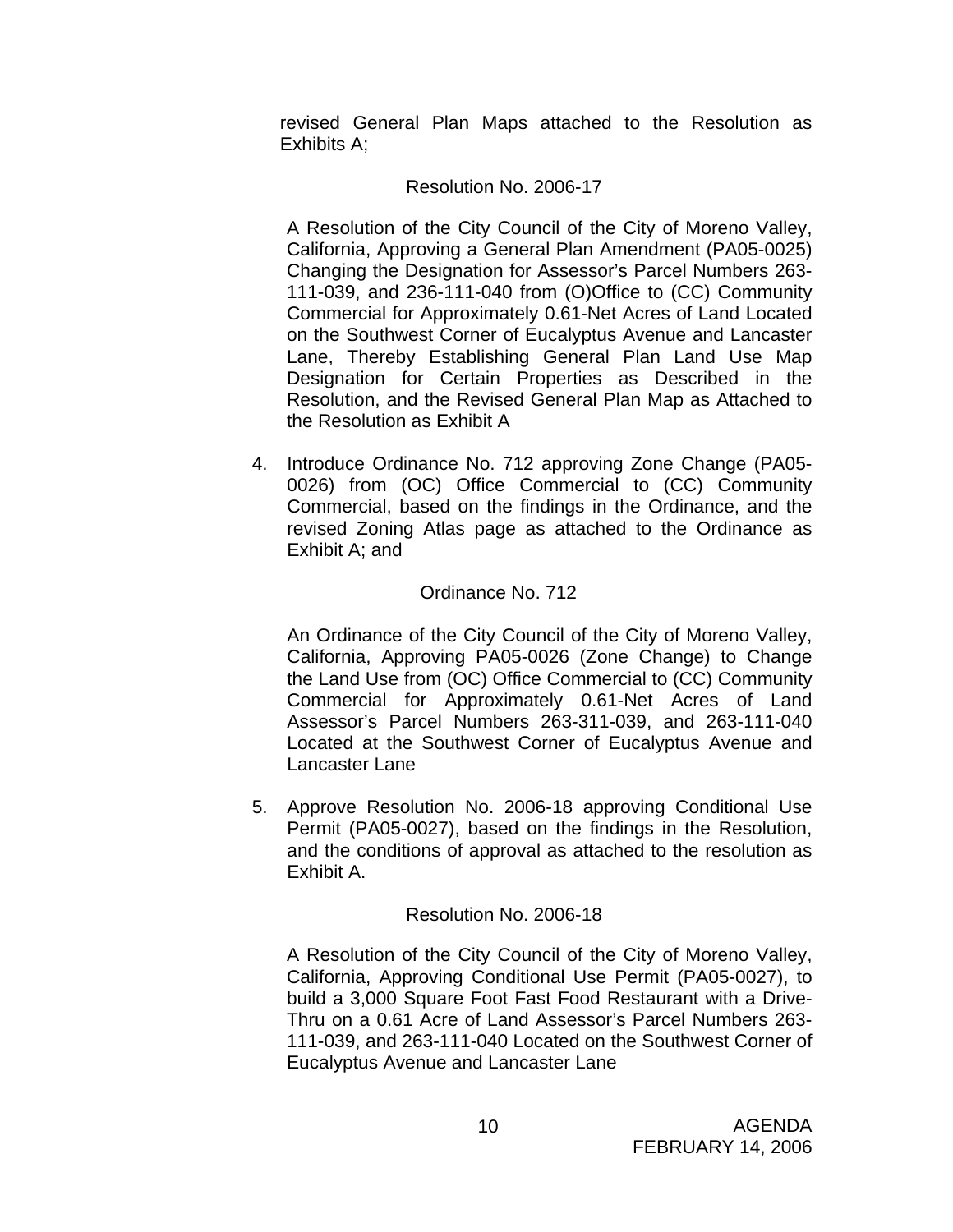# **F. ITEMS REMOVED FROM CONSENT CALENDARS FOR DISCUSSION OR SEPARATE ACTION**

# **G. REPORTS**

# G1. CITY COUNCIL REPORTS ON REGIONAL ACTIVITIES

- a) Report on March Joint Powers Authority by Council Member **Stewart**
- b) Report on Metrolink by Council Member West
- c) Report on Western Riverside Council of Governments (WRCOG) by Mayor Pro Tem White
- G2. REBALLOT REQUEST FOR CSD ZONE E-3 (MORENO VALLEY RANCH – WEST) (CONTINUED FROM JANUARY 24, 2006) (Report of: Public Works Department) Recommendation: That the City Council acting in their respective capacities as President and Members of the Board of Directors of the Moreno Valley Community Services District (CSD) (the "CSD Board"), approve the request by the two Home Owners' Associations within CSD Zone E-3 (Moreno Valley Ranch – West) to reballot on the proposed increase in the CSD Zone E-3 annual charge to continue receiving CSD Zone E (High-Service-Level Parkway Landscape Maintenance) at the existing service level.
- G3. REQUEST TO PERMANENTLY CLOSE HEACOCK STREET AT PERRIS VALLEY STORM DRAIN LATERAL "B" AND BEGIN STUDY OF VACATING HEACOCK STREET SOUTH OF NANDINA AVENUE (CONTINUED FROM JANUARY 24, 2006) (Report of: Public Works Department) Recommendation: That the City Council authorize Transportation Engineering Division to permanently close Heacock Street at Perris Valley Storm Drain Lateral "B" and begin study of vacating Heacock Street south of Nandina Avenue.
- G4. DENIAL RESOLUTION RELATING TO THE TRANSFER OF THE CABLE TELEVISION FRANCHISE (CONTINUED FROM JANUARY 24, 2006) (Report of: Interim Administrative Services Director) Recommendation: That the City Council approve Resolution No. 2006-15, rejecting and denying without prejudice one or more Federal Communications Commissions Forms 394, relating to the transfer of the cable television franchise and/or control thereof, to an entity controlled by Time Warner, Inc., or Comcast Cable Communications, Inc.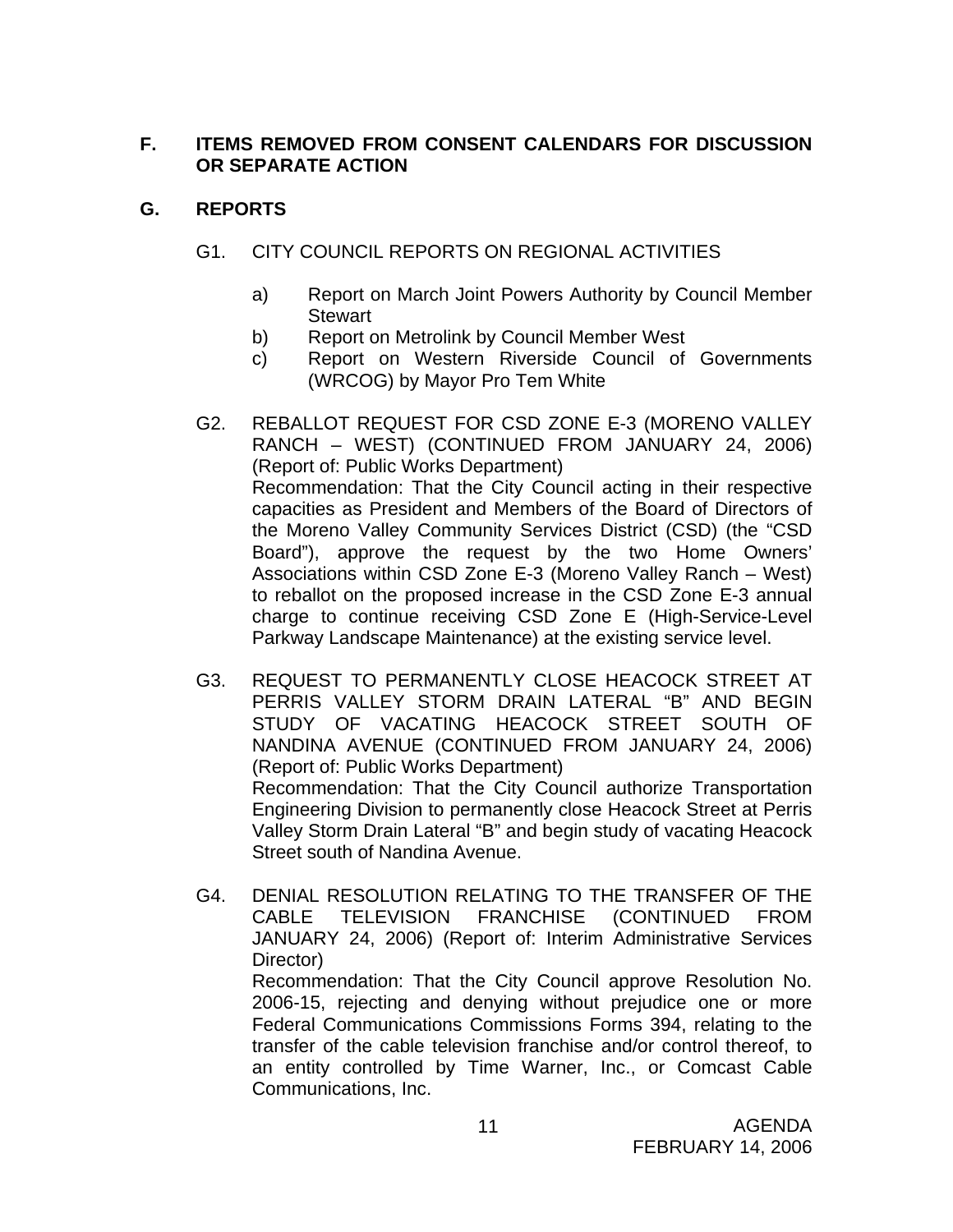### Resolution No. 2006-15

A Resolution of the City of Moreno Valley, California Rejecting and Denying Without Prejudice One or More FCC Forms 394 Relating to the Transfer of the Cable Television Franchise, and/or Control Thereof, to an Entity Controlled by Time Warner Inc. or Comcast Cable Communications, Inc.

G5. A RESOLUTION OF THE CITY COUNCIL UPHOLDING THE PLANNING COMMISSION'S DENIAL OF TENTATIVE PARCEL MAP NO. 32898 (PA05-0032), TO SUBDIVIDE THE 0.93-NET ACRE OF ASSESSOR'S PARCEL NUMBER 474-220-011 INTO TWO SINGLE-FAMILY RESIDENTIAL LOTS IN THE R2 ZONE (Report of: Community Development Department) Recommendation: That the City Council approve Resolution No. 2006-20 for the Denial of Tentative Parcel Map No. 32898 (PA05- 0032).

#### Resolution No. 2006-20

A Resolution of the City Council of the City of Moreno Valley, California, Upholding the Planning Commissions Denial of PA05- 0032 (Tentative Parcel Map No. 32898), to Subdivide the 0.93-Net Acre of Assessor's Parcel Number 474-220-011 into two Single-Family Residential Lots in the R2 Zone

G6. ORDINANCE NO. 713, AN INTERIM URGENCY ORDINANCE OF THE CITY COUNCIL OF THE CITY OF MORENO VALLEY, CALIFORNIA, IMPOSING A MORATORIUM ON THE ESTABLISHMENT AND OPERATION OF MEDICAL MARIJUANA DISPENSARIES (Report of: City Attorney's Office) Recommendation: That the City Council introduce Ordinance No. 713, an interim urgency ordinance that imposes a moratorium on the establishment and operation of medical marijuana dispensaries.

### Ordinance No. 713

 An Ordinance of the City Council of the City of Moreno Valley, California, Adopting a Moratorium on the Establishment and Operation of Medical Marijuana Dispensaries

G7. ORDINANCE REPEALING AND REENACTING CHAPTER 11.12 OF THE CITY OF MORENO VALLEY MUNICIPAL CODE RELATING TO THE PROCESS OF OFFERING REWARDS (Report of: Police Department)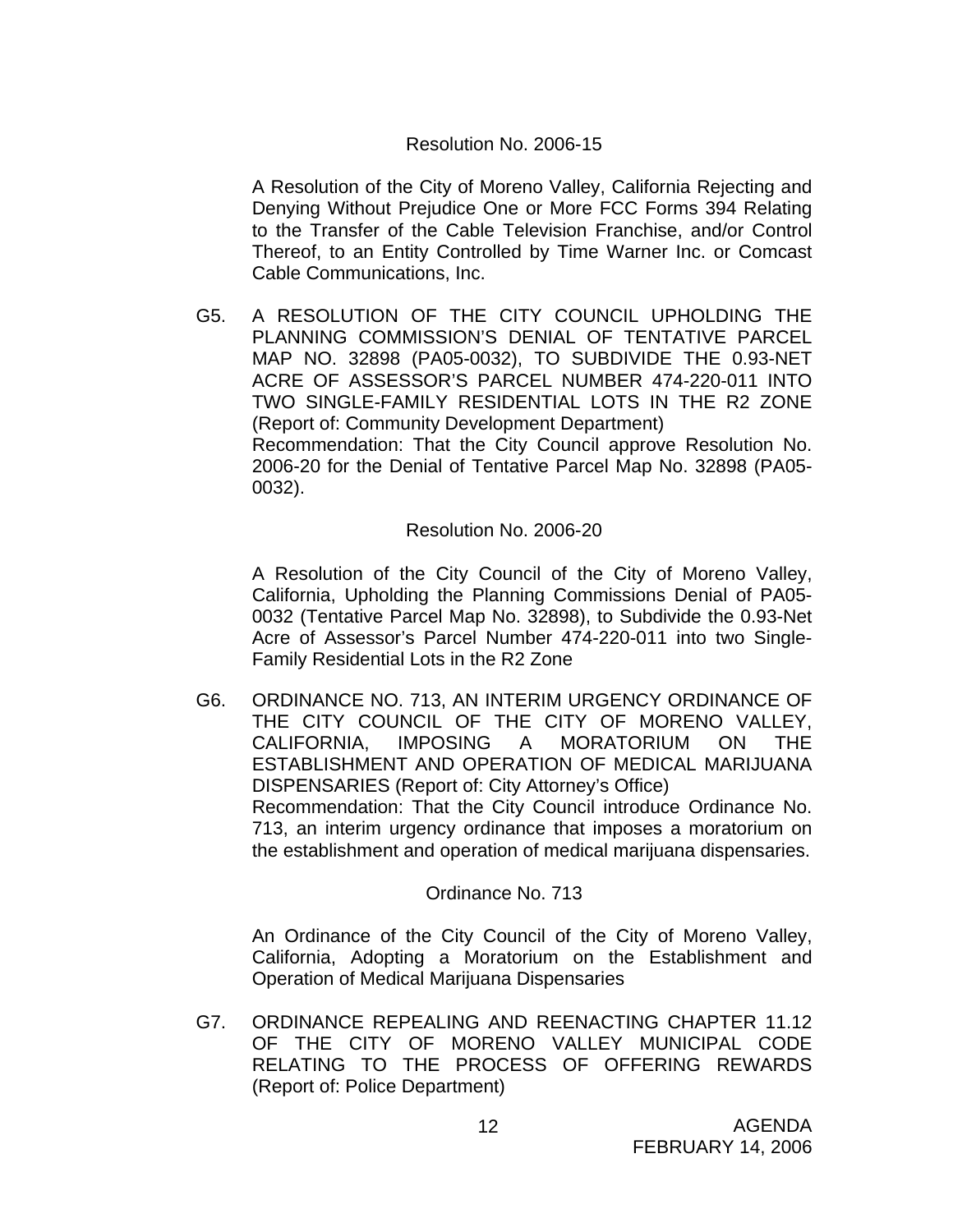Recommendation: That the City Council:

1. Introduce Ordinance No. 714, repealing and reenacting Chapter 11.12 of Title 11 of the City of Moreno Valley Municipal Code relating to the process of offering rewards;

## Ordinance No. 714

 An Ordinance of the City Council of the City of Moreno Valley, California, Repealing and Reenacting Chapter 11.12 of Title 11 of the City of Moreno Valley Municipal Code Relating to the Process of Offering Rewards

- 2. Approve an appropriation of \$20,000 within the General Fund (Non-Departmental Business Unit No. 99110) to be used for future rewards that may be offered as a result of the happening of a particular event or series of events in the community; and
- 3. Direct the Finance Director/City Treasurer to transfer the \$20,000 from the General Fund to the "Special Reward Trust Fund" established for this purpose.
- G8. CITY MANAGER'S REPORT (Informational Oral Presentation not for Council action)

# **H. LEGISLATIVE ACTIONS**

ORDINANCES - 1ST READING AND INTRODUCTION

H1. ORDINANCE NO. 710, AN ORDINANCE OF THE CITY COUNCIL OF THE CITY OF MORENO VALLEY, CALIFORNIA, AMENDING CHAPTER 2.27 OF THE CITY OF MORENO VALLEY MUNICIPAL CODE RELATING TO THE TRAFFIC SAFETY COMMISSION (TSC) (CONTINUED FROM JANUARY 24, 2006) (Report of: Public Works Department)

 Recommendation: That the City Council introduce Ordinance No. 710; amending Chapter 2.27 of Title 2 of the Municipal Code relating to the Traffic Safety Commission administration to enhance the Commission's composition, function, and rule of procedures in order for TSC to provide better service to the City (Roll call required).

### Ordinance No. 710

 An Ordinance of the City Council of the City of Moreno Valley, California, Amending Chapter 2.27 of the City of Moreno Valley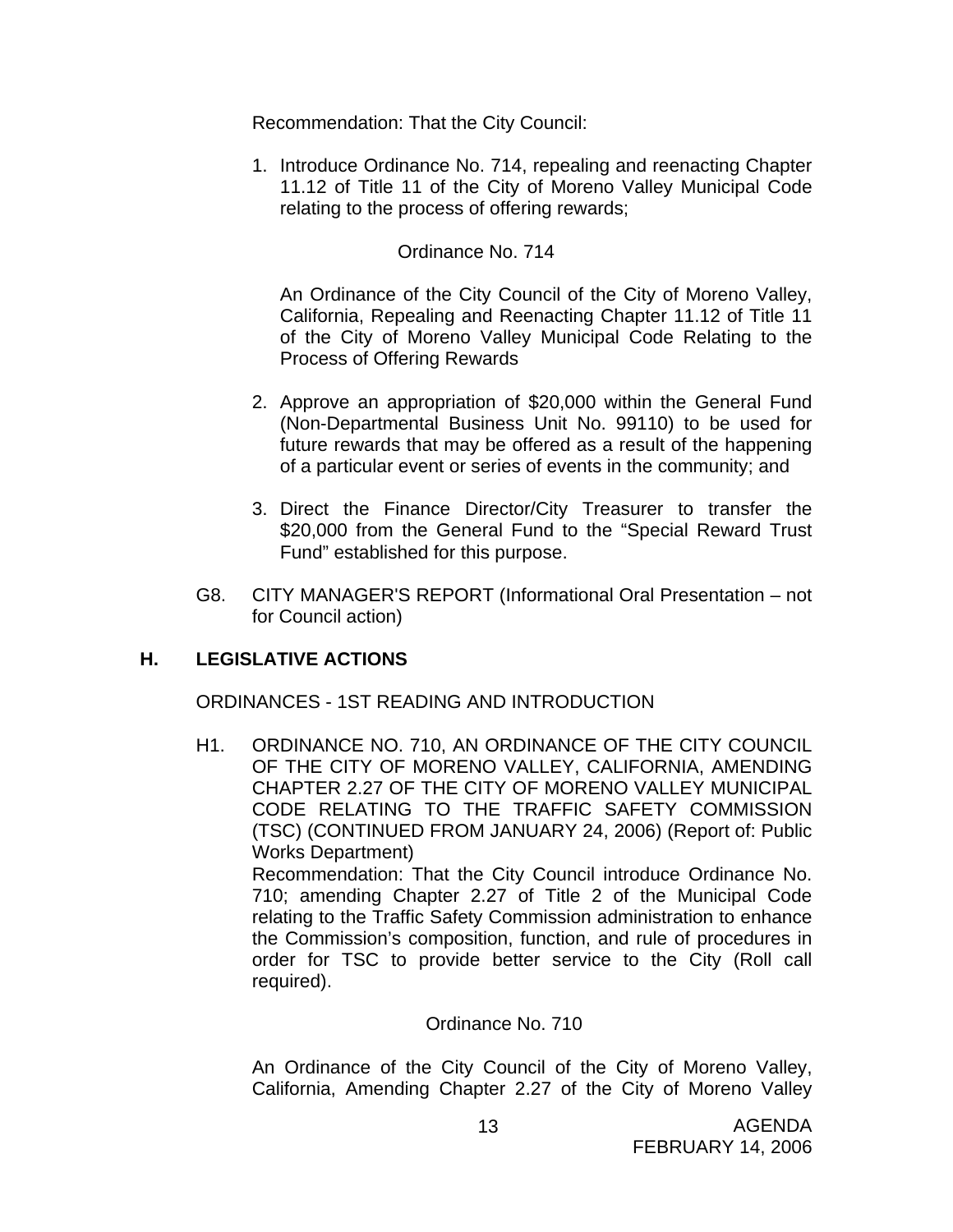Municipal Code Relating to the Traffic Safety Commission

# ORDINANCES - 2ND READING AND ADOPTION - NONE

# ORDINANCES - URGENCY ORDINANCES - NONE

RESOLUTIONS – NONE

## PUBLIC COMMENTS **ON ANY SUBJECT NOT ON THE AGENDA** UNDER THE JURISDICTION OF THE CITY COUNCIL

Those wishing to speak should complete and submit a BLUE speaker slip to the Bailiff. There is a three-minute time limit per person. All remarks and questions shall be addressed to the presiding officer or to the City Council and not to any individual Council member, staff member or other person.

### **CLOSING COMMENTS AND/OR REPORTS OF THE CITY COUNCIL, COMMUNITY SERVICES DISTRICT, OR COMMUNITY REDEVELOPMENT AGENCY**